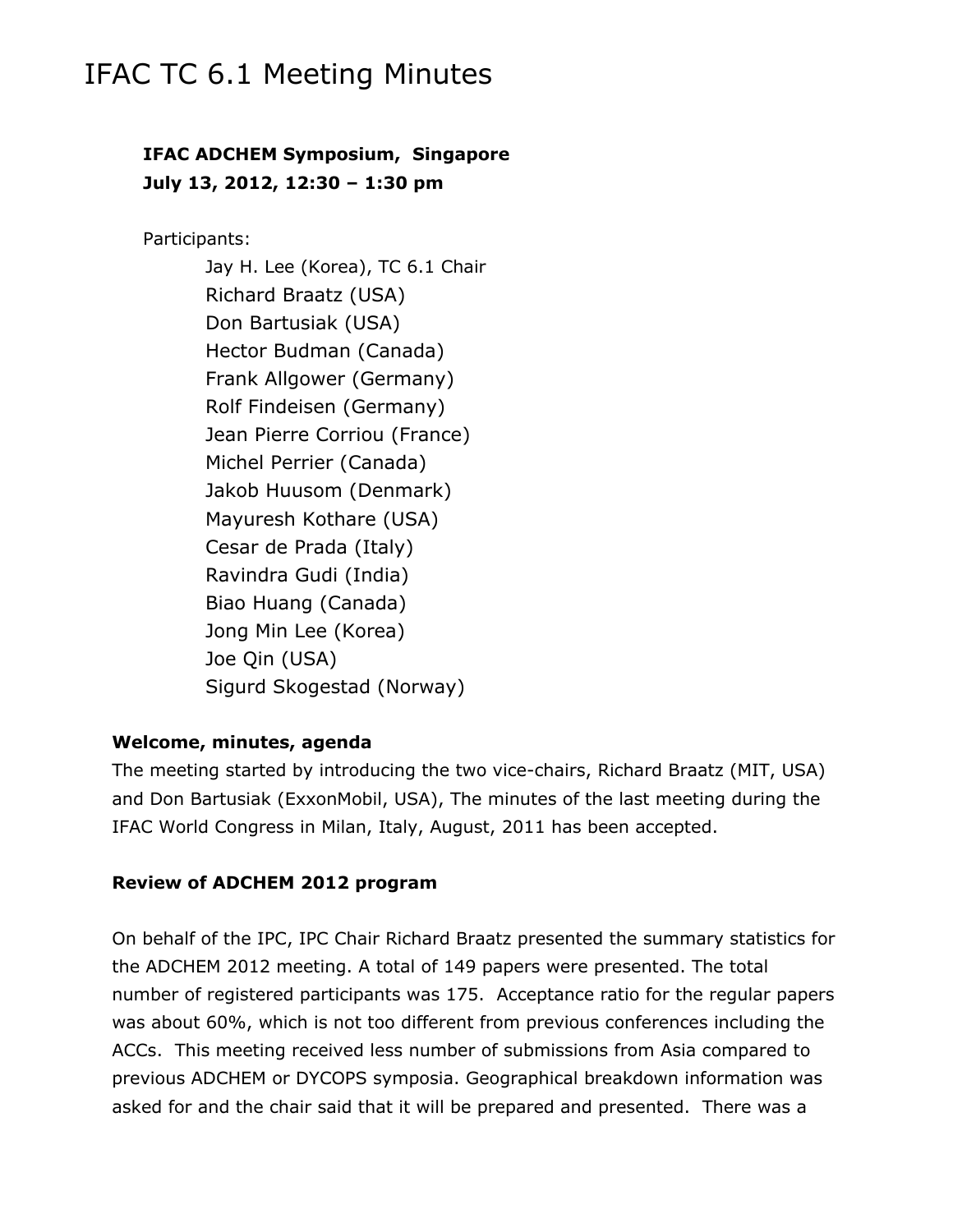relatively low level of participation from the US and Canada for this meeting, probably due to the proximity and the general decrease in travel budget. We should consider giving out travel grants as they do for the ACC, AIChE, and CDC meetings. The number of industrial participants was 12. A participant mentioned that this number needs to be increased for future meetings.

## **Upcoming and Future Meetings**

## DYCOPS + CAB in 2013, Mumbai, India:

There was a brief report from Ravi Gudi for the upcoming DYCOPS+CAB symposium, which will be held during December 16-20 next year (December 16-18 for CAB and December 18-20 for DYCOPS). [See the attached PPT file.] The venue will be the new Victor Menezes Convention Center, IIT Bombay Campus, India. The rental fee for the convention center is said to be  $\sim$ 80,000 USD for the five days, which some participants commented to be too high. The organizer was encouraged to negotiate a better term with the university. The conference hotel gives a rate of  $\sim$ 200 USD for a single room and is  $\sim$  5 minute away from the campus by car. There are additional nearby hotels that offer lower rates ranging between 100 and 150 USD. The IPC chairs are Mike Henson (UMass) and Gabriele Pannocchia (University of Pisa). They are currently recruiting the IPC members and will publicize the meeting at the upcoming AIChE meeting. A detailed budget for the meeting will be made and submitted to IFAC. The registration fee is expected to be 500~550USD for a single meeting (either CAB or DYCOPS) and 700USD for the both. Because the rate may be considered too high by local participants, subsidies for the registration fee will be discussed with IFAC foundations, etc.

## IFAC World Congress in 2014, Cape Town, South Africa

Claudio Scali and Manabu Kano have agreed to lead the subcommittee to evaluate the papers submitted and organize the sessions for the TC. An additional volunteer from the US is needed.

### ADCHEM 2015:

The rotation will go back to the American continent (2006 – Brazil, 1997 – Canada). A proposal was presented by Prof. Biao Huang of University of Alberta, Canada. The suggested location is Whistler, Canada and the meeting is proposed to be held